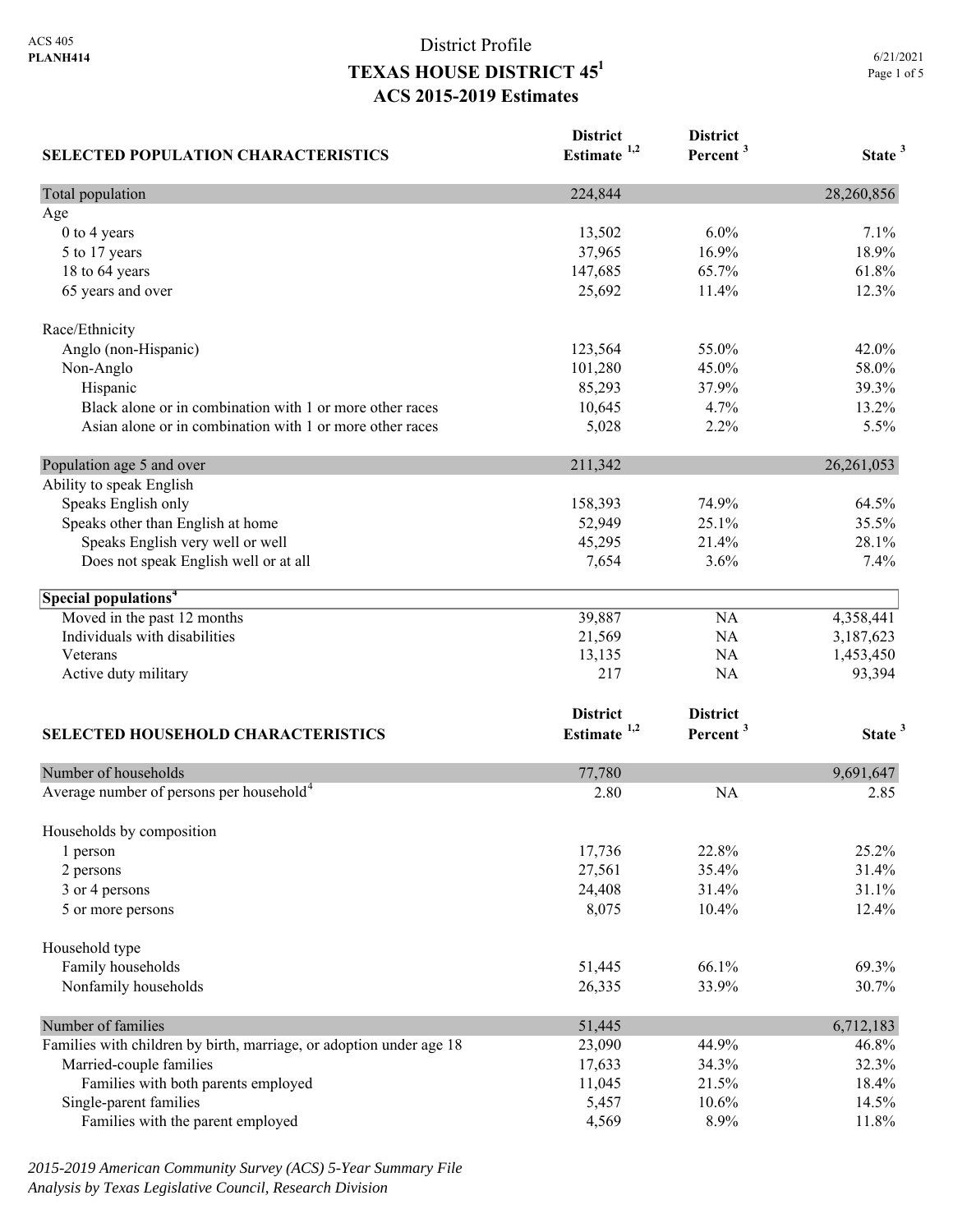| SELECTED EDUCATION CHARACTERISTICS                                       | <b>District</b><br>Estimate <sup>1,2</sup> | <b>District</b><br>Percent <sup>3</sup> | State <sup>3</sup> |
|--------------------------------------------------------------------------|--------------------------------------------|-----------------------------------------|--------------------|
| Population age 3 and over enrolled in school                             | 69,899                                     |                                         | 7,681,758          |
| School status                                                            |                                            |                                         |                    |
| In preschool (public and private)                                        | 3,041                                      | 4.4%                                    | 6.0%               |
| In kindergarten, elementary, middle, or high school (public and private) | 37,132                                     | 53.1%                                   | 69.8%              |
| In preschool through 12th grade (public only)                            | 36,348                                     | 52.0%                                   | 68.8%              |
| In college, graduate, or professional school                             | 29,726                                     | 42.5%                                   | 24.3%              |
| Population age 25 and over                                               | 136,508                                    |                                         | 18, 131, 554       |
| <b>Educational</b> attainment                                            |                                            |                                         |                    |
| Bachelor's degree or higher                                              | 49,913                                     | 36.6%                                   | 29.9%              |
| Less than high school graduate                                           | 13,552                                     | 9.9%                                    | 16.3%              |
|                                                                          | <b>District</b>                            | <b>District</b>                         |                    |
| <b>SELECTED LABOR CHARACTERISTICS</b>                                    | Estimate $1,2$                             | Percent <sup>3</sup>                    | State <sup>3</sup> |
| Civilian employed population age 16 and over                             | 115,296                                    |                                         | 13,253,631         |
| Civilian employment sector                                               |                                            |                                         |                    |
| Private sector                                                           | 87,171                                     | 75.6%                                   | 80.1%              |
| Government sector                                                        | 19,797                                     | 17.2%                                   | 13.0%              |
| Self-employed                                                            | 7,949                                      | 6.9%                                    | 6.7%               |
| Industry for civilian employed population                                |                                            |                                         |                    |
| Agriculture, forestry, fishing, hunting, and mining                      | 1,559                                      | 1.4%                                    | 3.0%               |
| Construction                                                             | 10,837                                     | 9.4%                                    | 8.6%               |
| Manufacturing                                                            | 7,152                                      | 6.2%                                    | 8.5%               |
| Wholesale trade                                                          | 2,723                                      | 2.4%                                    | 2.9%               |
| Retail trade                                                             | 15,188                                     | 13.2%                                   | 11.4%              |
| Transportation and warehousing and utilities                             | 4,576                                      | 4.0%                                    | 5.9%               |
| Information                                                              | 2,575                                      | 2.2%                                    | 1.7%               |
| Finance and insurance, and real estate and rental and leasing            | 6,732                                      | 5.8%                                    | 6.7%               |
| Professional, scientific, management, administrative, and waste mgmt.    | 12,143                                     | 10.5%                                   | 11.5%              |
| Educational services and health care and social assistance               | 26,497                                     | 23.0%                                   | 21.6%              |
| Arts, entertainment, recreation, accommodation, and food services        | 13,815                                     | 12.0%                                   | 9.2%               |
| Other services, except public administration                             | 5,123                                      | 4.4%                                    | 5.2%               |
| Public administration                                                    | 6,376                                      | 5.5%                                    | 4.0%               |
| Population age 16 to 64                                                  | 153,402                                    |                                         | 18,273,711         |
| Worked at all in the past 12 months                                      | 122,203                                    | 79.7%                                   | 75.4%              |
| Worked 50-52 weeks                                                       | 93,659                                     | 61.1%                                   | 59.0%              |
| Usually worked 35 or more hours per week                                 | 79,304                                     | 51.7%                                   | 52.2%              |
| Usually worked less than 35 hours per week                               | 14,355                                     | 9.4%                                    | 6.8%               |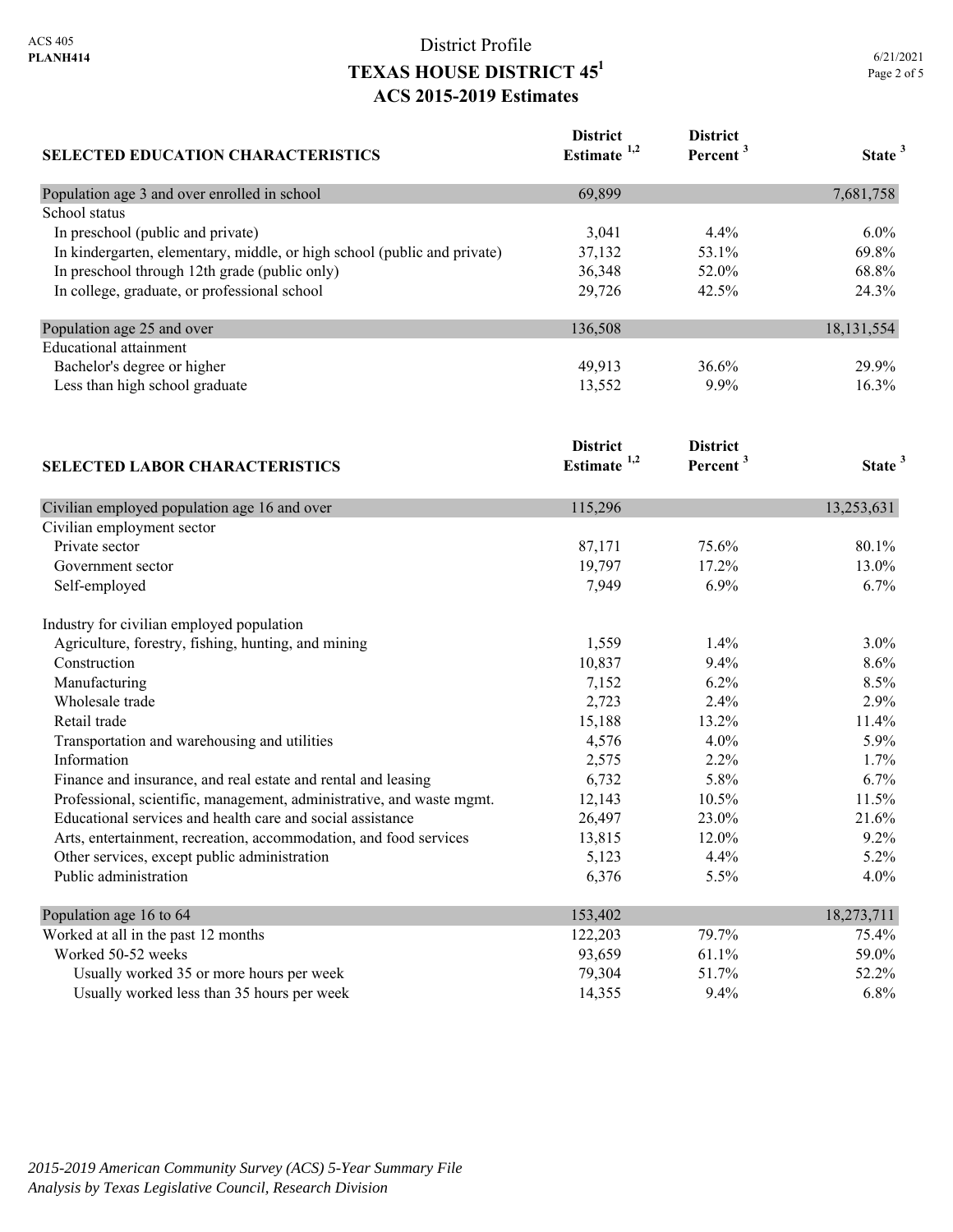| <b>SELECTED LABOR CHARACTERISTICS (continued)</b>               | <b>District</b><br>Estimate <sup>1,2</sup> | <b>District</b><br>Percent <sup>3</sup> | State <sup>3</sup> |
|-----------------------------------------------------------------|--------------------------------------------|-----------------------------------------|--------------------|
| Workers age 16 and over                                         | 113,466                                    |                                         | 13,115,511         |
| Means of transportation to work                                 |                                            |                                         |                    |
| Public transportation                                           | 655                                        | 0.6%                                    | 1.4%               |
| Private vehicle                                                 | 99,462                                     | 87.7%                                   | 90.5%              |
| Walk / bicycle / motorcycle                                     | 3,368                                      | 3.0%                                    | 1.9%               |
| Taxi / other means                                              | 1,520                                      | 1.3%                                    | 1.2%               |
| Worked at home                                                  | 8,461                                      | 7.5%                                    | 5.0%               |
| Travel time to work <sup>5</sup>                                |                                            |                                         |                    |
| Less than 15 minutes                                            | 25,222                                     | 22.2%                                   | 23.6%              |
| 15 minutes to 29 minutes                                        | 31,326                                     | 27.6%                                   | 34.2%              |
| 30 minutes to 44 minutes                                        | 20,466                                     | 18.0%                                   | 20.8%              |
| 45 minutes to 59 minutes                                        | 13,972                                     | 12.3%                                   | 8.3%               |
| 60 minutes or more                                              | 14,019                                     | 12.4%                                   | 8.1%               |
| <b>SELECTED INCOME CHARACTERISTICS</b>                          | <b>District</b><br>Estimate <sup>1,2</sup> | <b>District</b><br>Percent <sup>3</sup> | State <sup>3</sup> |
| Persons in poverty <sup>6</sup>                                 | 29,229                                     | 13.5%                                   | 14.7%              |
| Per capita income <sup>4</sup>                                  | \$32,418                                   | NA                                      | \$31,277           |
| Number of households                                            | 77,780                                     |                                         | 9,691,647          |
| Annual household income                                         |                                            |                                         |                    |
| Less than \$10,000                                              | 4,365                                      | 5.6%                                    | 6.1%               |
| \$10,000 to \$24,999                                            | 8,026                                      | 10.3%                                   | 12.9%              |
| \$25,000 to \$49,999                                            | 16,104                                     | 20.7%                                   | 21.8%              |
| \$50,000 to \$99,999                                            | 24,966                                     | 32.1%                                   | 30.1%              |
| \$100,000 to \$199,999                                          | 18,494                                     | 23.8%                                   | 21.7%              |
| \$200,000 and over                                              | 5,825                                      | 7.5%                                    | 7.4%               |
| Households with social security income                          | 18,636                                     | 24.0%                                   | 25.6%              |
| Households with supplemental security income (SSI)              | 2,135                                      | 2.7%                                    | 4.7%               |
| Households with public assistance income'                       | 693                                        | 0.9%                                    | 1.4%               |
| Households that received food stamps/SNAP in the past 12 months | 5,181                                      | 6.7%                                    | 11.8%              |
| Number of families living in poverty                            | 3,964                                      |                                         | 759,269            |
| With related children under age 18                              | 2,773                                      | 70.0%                                   | 77.1%              |
| Married couple families                                         | 1,000                                      | 25.2%                                   | 26.2%              |
| Single-parent families                                          | 1,773                                      | 44.7%                                   | 50.9%              |
| Female head of household                                        | 1,439                                      | 36.3%                                   | 44.4%              |
| Male head of household                                          | 334                                        | 8.4%                                    | 6.4%               |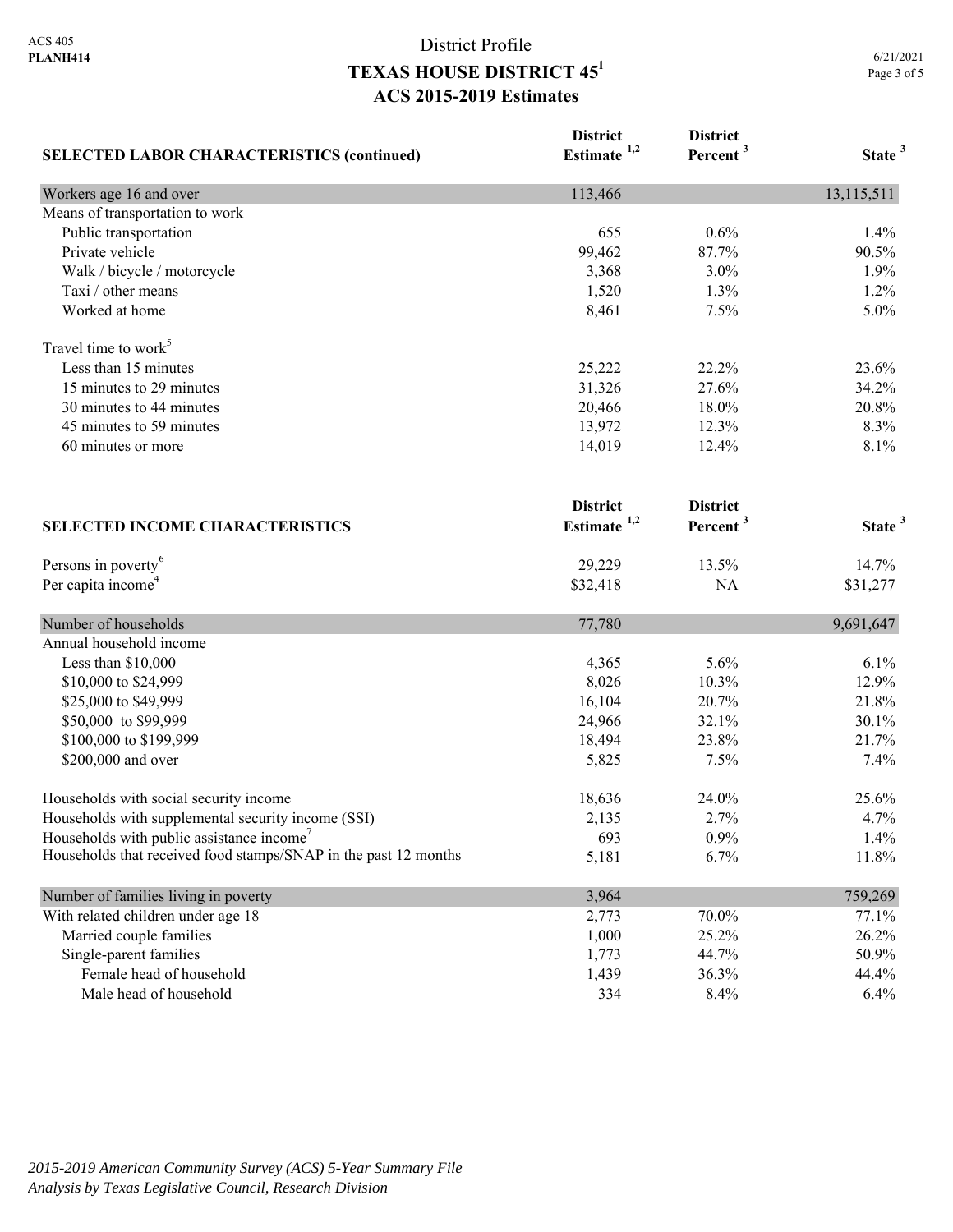**SELECTED HOUSING CHARACTERISTICS District Estimate 1,2 District Percent <sup>3</sup> State <sup>3</sup>** Number of housing units 10,937,026 Age of housing Built in 2010 or later 19,485 23.1% 10.4% Built between 2000 and 2009 26,681 31.6% 19.3% 19.3% Built between 1990 and 1999 14,782 17.5% 15.2% Built between 1970 and 1989 16,267 19.2% 31.4% Built before 1970 23.7% 23.7% Occupancy status Owner-occupied 54.9% 54.9% 54.9% Renter-occupied 28,628 33.9% 33.7% Vacant 6,743 8.0% 11.4% Median gross rent (contract rent plus estimated utility and fuel cost)<sup>4</sup> 81,143 NA \$1,045 Median value of owner-occupied housing units<sup>4</sup> \$239,000 NA \$172,500 Number of owner-occupied housing units  $49,152$  6,004,802 Value of owner-occupied housing Less than \$50,000 1,980 4.0% 8.9% \$50,000 to \$99,999 3,829 7.8% 16.5% \$100,000 to \$199,999 12,141 24.7% 32.2% 32.2% \$200,000 to \$499,999 25,251 51.4% 34.8% \$500,000 and above 5,951 12.1% 7.6% 7.6% Selected monthly owner costs as a percentage of household income<sup>8</sup> 35 percent or more 15.3% 15.3% 15.3% 20 to 34.9 percent 24.9% 24.9% 26.97 and 24.9% 24.9% 26.97 and 25.637 and 25.637 and 25.637 and 25.637 and 25.07 and 25.07 and 25.07 and 25.07 and 25.07 and 25.07 and 25.07 and 25.07 and 25.07 and 25.07 and 25.07 and 25.07 Less than 20 percent 25,642 59.0% 59.0% Vehicles available in owner-occupied housing units No vehicle 701 1.4% 2.1% One or more vehicles 97.9% 97.9% 97.9% Number of renter-occupied housing units 28,628 3,686,845 Gross rent<sup>9</sup> Less than \$500 2.5% 6.2% 6.2% \$500 to \$749 **3,073** 10.7% 13.4%  $\frac{$750 \text{ to } $999}$  24.2% 24.2% \$1,000 to \$1,249 20.7% 20.7% \$1,250 and above 30.5% 30.5% 30.5% 30.5% 30.5% 30.5% 30.5% 30.5% 30.5% 30.5% 30.5% 30.5% 30.5% 30.5% 30.5% 30.5% 30.5% 30.5% 30.5% 30.5% 30.5% 30.5% 30.5% 30.5% 30.5% 30.5% 30.5% 30.5% 30.5% 30.5% 30.5% 30.5% 30.5% 30.5% 3 Gross rent as a percentage of household income<sup>8</sup> 35 percent or more 35.9% 35.9% 20 to 34.9 percent 10,034 35.0% 32.1% Less than 20 percent 24.9% 24.9% 24.9% 26.9% 26.9% 26.9% 26.9% 26.9% 26.9% 26.9% 26.9% 26.9% 26.9% 26.9% 26.9% 26.9% 26.9% 26.9% 26.9% 26.9% 26.9% 26.9% 26.9% 26.9% 26.9% 26.9% 26.9% 26.9% 26.9% 26.9% 26.9% 26.9% 26.9% 26. Vehicles available in renter-occupied housing units No vehicle 1,517 5.3% 10.5% One or more vehicles 89.5% 89.5%